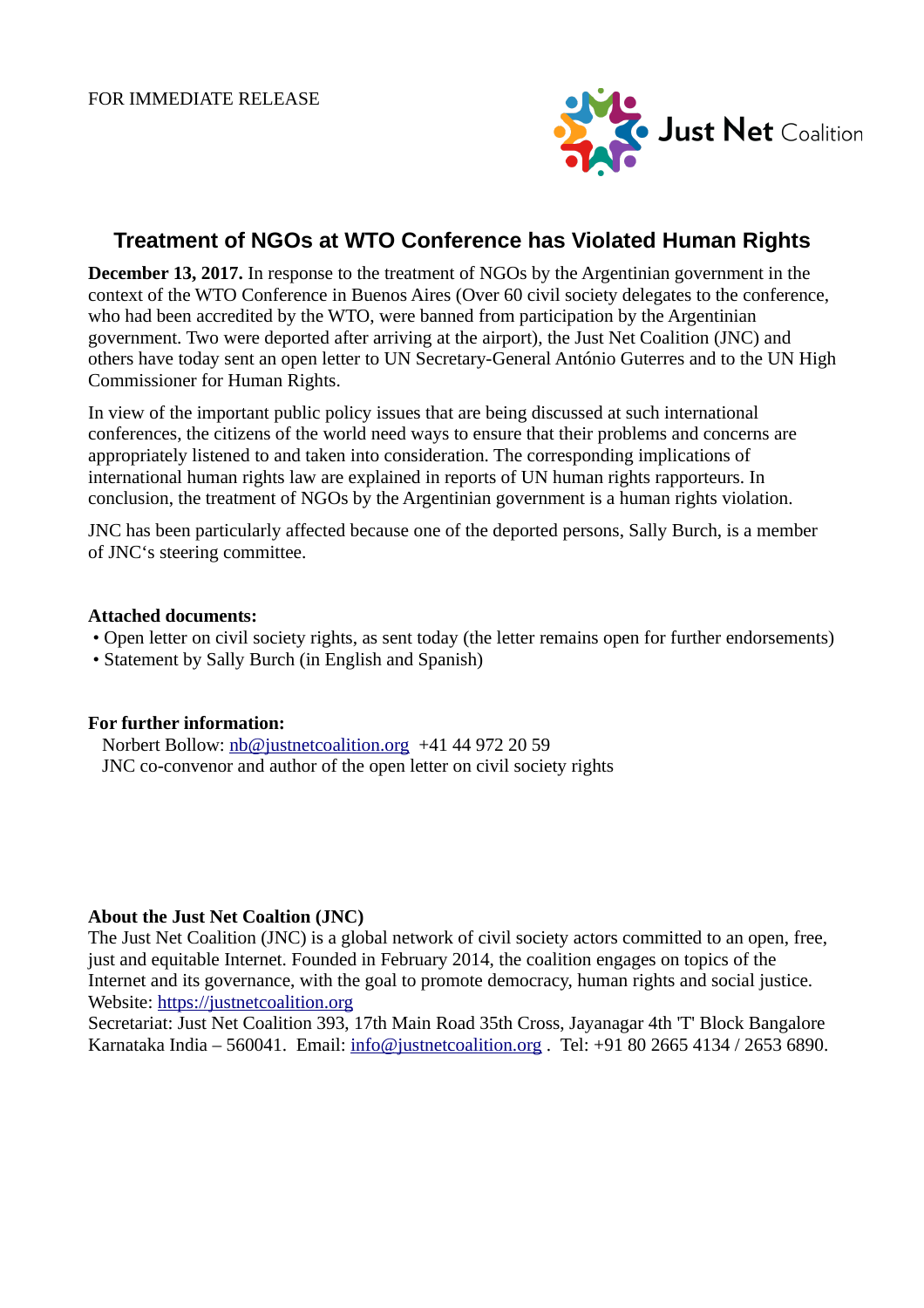# **Open Letter on Civil Society Rights to UN Secretary-General António Guterres and to the UN High Commissioner for Human Rights Zeid Ra'ad Al Hussein**

**December 13, 2017**

Your Excellency Secretary-General Guterres, Your Excellency the High Commissioner for Human Rights,

We write to you because of concerns regarding the ability of civil society delegates to effectively engage with important international conferences, concerns which have been exacerbated by over sixty civil society delegates to the WTO Ministerial Conference of December 2017 (who had been accredited by the WTO) having their accreditations revoked by the host country shortly before the conference. This is not only a violation of the relevant host country agreement, it is also a human rights violation.

On December 8, 2017, two civil society delegates were denied entry at the border and deported:

 *Sally Burch of Agencia Latinoamericana de Información (ALAI), who is also a member of the Steering Committee of the Just Net Coalition.*

 *Petter Slaatrem Titland, leader of the Norwegian chapter of Association for the Assessment of Financial Transactions and for Citizen Action (Attac).*

In both of these cases of deportations, as well as at least in some of the other cases of revoked accreditations, the host country has thereafter reversed its decision. That however is not a full solution to the problem. Many of the civil society delegates had already cancelled their travel plans after having been informed of the host country having revoked their accreditation, or because they were denied visas.<sup>[1](#page-1-0)</sup> Further, the belated authorization of entry for Sally and Petter does not cure the harm that was done to them and the organizations they represent. In Sally's case, she was deported back to her home country, Ecuador, and was not able to fly back to Buenos Aires in order to participate meaningfully in the WTO meeting.

In view of the important public policy issues that are being discussed at such international conferences, civil society engagement is of utmost importance. On one hand, the negotiators who shape the future of our world need to have access to the insights and perspectives of the civil society experts. On the other hand, the citizens of the world need ways to ensure that their problems and concerns are appropriately listened to and taken into consideration. In this context, the recent events are a great cause for concern, especially given that the events concerning the WTO Ministerial, while in some ways unprecedented, are not isolated, but part of a larger problem. For example, in November 2017, the participation of several civil society groups to the Global Conference on Cyberspace (GCCS) in India was delayed and, in several cases, denied.

Such denials can affect especially smaller civil society groups particularly seriously, in more ways than what is obvious. The effective and constructive participation at such conferences requires indepth preparation which takes a long time. It is not only that the denial of participation results in the preparation being wasted. Already the *risk* that participation can be arbitrarily denied prevents civil society organisations from planning their engagement strategically. Time is also of the essence, as inefficiences and harms are compounded when the denial occurs immediately before or during events, leaving no meaningful time to appeal the decision.

These problems concern not just civil society engagement with one international organization such as the WTO, but civil society delegates to all international conferences where important public

<span id="page-1-0"></span><sup>1</sup> For further details, we refer you to the Our World Is Not For Sale (OWINFS) Network, [ourworldisnotforsale.net](http://ourworldisnotforsale.net/)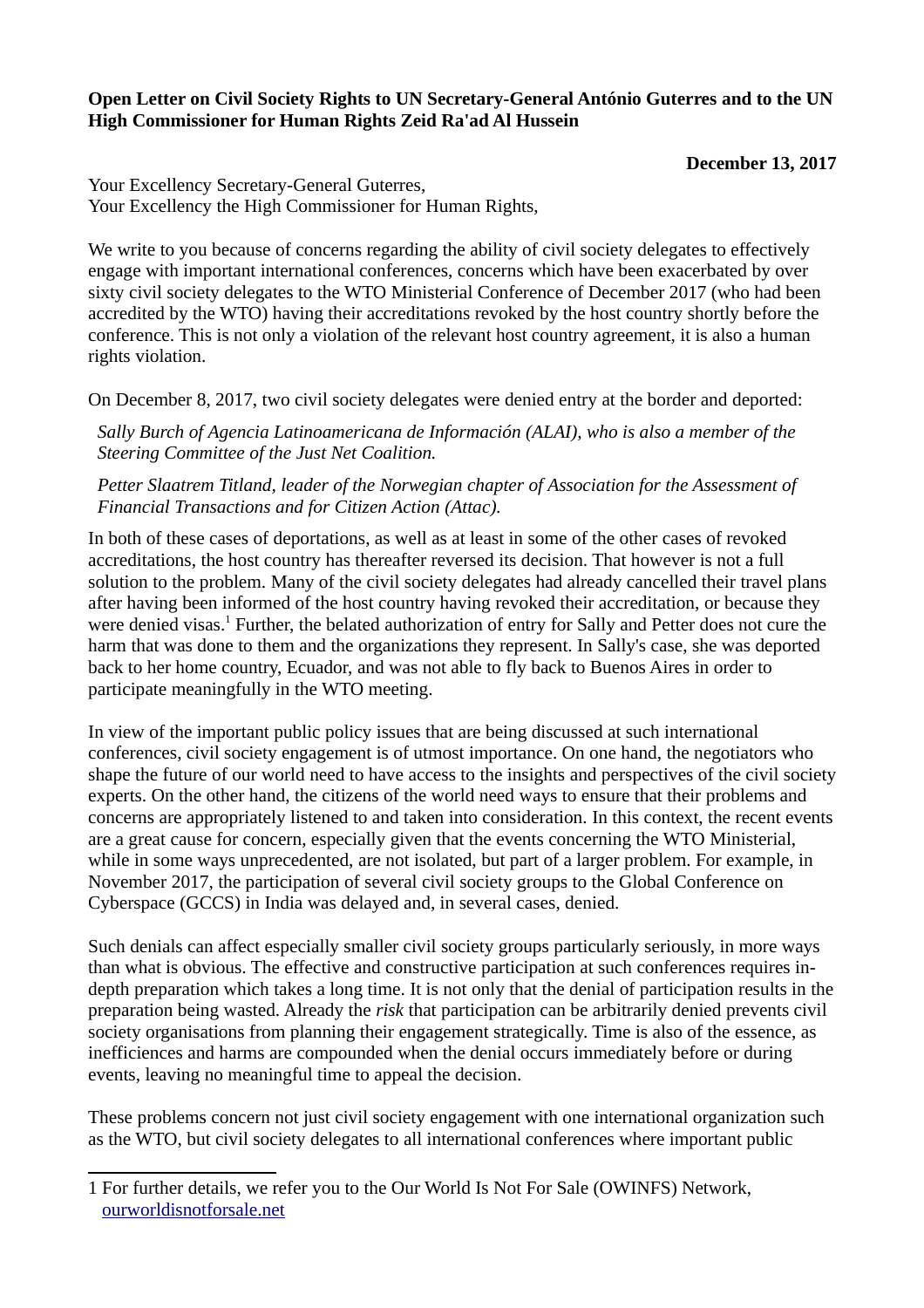policy decisions are made. It is therefore appropriate for representatives of the UN to address the matter, and this is the reason why we are writing to you.

We respectfully request you to make a strong public statement on the rights that civil society delegates to international conferences have on the basis of international human rights law as well as on the basis of other instruments such as host country agreements.

This kind of response to the events related to the WTO Ministerial Conference of December 2017 will on one hand be valuable for the concerned civil society delegates and their organizations in regard to having their good name and reputation restored after having been unjustly accused (by the host country) of having posted "incitements to violence and chaos" in social media.<sup>[2](#page-2-0)</sup>

The larger context of these attacks on the honor and reputation of civil society delegates are the provisions in the host country agreement which permit the host country to refuse entry on national security grounds. We do not object to these provisions provided that they are only applied in exceptional cases, and with due justification, and with due process. We do however object to the abuse of these provisions to arbitrarily revoke the accreditation of (in this case, a large number of) civil society delegates who had been accredited by the WTO. In this kind of situation, unless civil society delegates have an effective remedy against such attacks on their honor and reputation, the provisions of the host country agreement —that were intended to guarantee the rights of *inter alia* the civil society delegates— only result in insult and libel being added to the injury of not being able to participate in the conference.

In addition to the established diplomatic practices with host country agreements, we would suggest that the requested statement on civil society rights could mention the following human rights aspects:

- The right to peaceful assembly/association (Article 20 of the UDHR and Article 21 of the ICCPR);
- the recommendation of the former Special Rapporteur on the rights to freedom of peaceful assembly and of association, who called on States members of multilateral institutions to: "Refrain from unduly preventing NGOs from obtaining accreditation with multilateral institutions, arbitrarily withdrawing accreditations, or deferring the examination of periodic reports of accredited organizations;" [\(A/69/365\)](http://daccess-ods.un.org/access.nsf/Get?OpenAgent&DS=A/69/365&Lang=E)
- the call from the current Special Rapporteur on the freedoms of opinion and expression for "broader and simpler accreditation of organizations to participate in and monitor" at intergovernmental and international institutions. [\(A/72/350\)](http://www.un.org/ga/search/view_doc.asp?symbol=A/72/350)

We are very concerned about the future of the international discourse. Certainly the events in the context of the WTO Ministerial of December 2017 must not be allowed to set a precedent for the *arbitrary refusal or revocation of accreditation* and *libel* of civil society delegates.

Sincerely,

*Just Net Coalition* (international) *Electronic Frontier Foundation* (USA) *Australian Fair Trade and Investment Network*

<span id="page-2-0"></span><sup>2</sup> [http://www.mrecic.gov.ar/sobre-la-acreditacion-de-ongs-la-conferencia-ministerial-de-la-omc-en](http://www.mrecic.gov.ar/sobre-la-acreditacion-de-ongs-la-conferencia-ministerial-de-la-omc-en-buenos-aires)[buenos-aires](http://www.mrecic.gov.ar/sobre-la-acreditacion-de-ongs-la-conferencia-ministerial-de-la-omc-en-buenos-aires)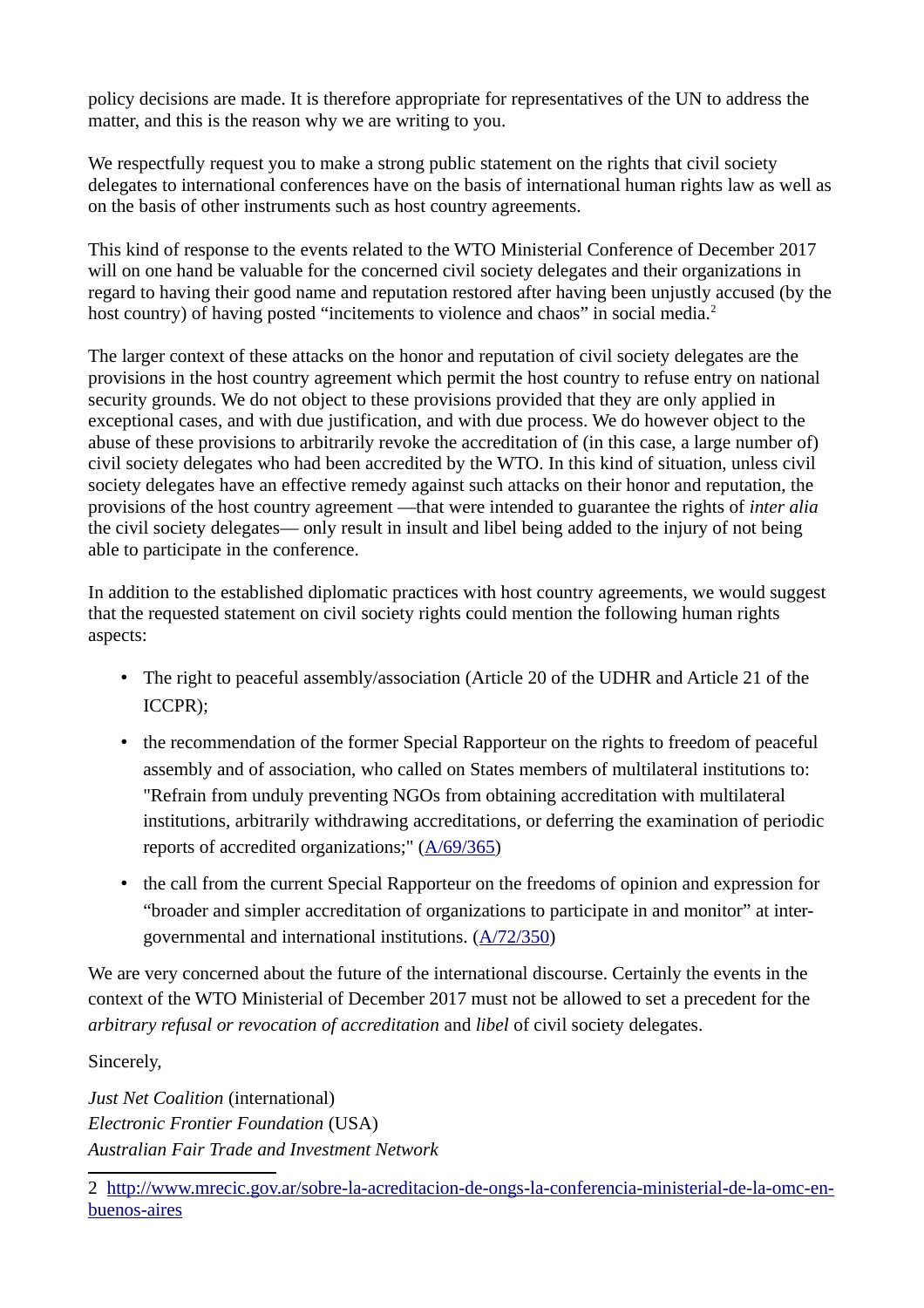*Access Now* (USA) *Attac* (Argentina) *Agencia Latinoamericana de Información – ALAI* (Ecuador) *SonTusDatos (Artículo 12, A.C.)* (Mexico) *Association for Proper Internet Governance* (Switzerland) *Friends of the Earth International Trades Union Congress (TUC) - Ghana TEDIC (*Paraguay) *Fundación Vía Libre* (Argentina) *IUF (International Union of Food, Agricultural, Hotel, Restaurant, Catering, Tobacco and Allied Workers' Associations) Public Knowledge* (USA) *PowerShift e.V.* (Germany) *Association for Progressive Communications (APC)* (international) *Ecologistas en Acción* (Spain) *CGIL (Confederazione Generale Italiana del Lavoro)* (Italy) *European Digital Rights (EDRi) Usuarios Digitales del Ecudor Columbia Global Freedom of Expression* (USA) *Ecologistas en Acción* (Spain) *Argentina Solidarity Campaign* (UK)

*Michael J. Oghia* (Serbia) *Craig Fagan William Drake* (Switzerland) *Legborsi Nwiabu Victor Agüera* (UK)

## Cc: Mr. Roberto Azevêdo, Director-General of the WTO

- Mr. David Kaye, UN Special Rapporteur on the promotion and protection of the right to freedom of opinion and expression
- Ms. Annalisa Ciampi, UN Special Rapporteur on the rights to freedom of peaceful assembly and of association
- Mr. Edison Lanza, Inter-American Commission of Human Rights' Special Rapporteur on Freedom of Expression

Aarhus Convention Secretariat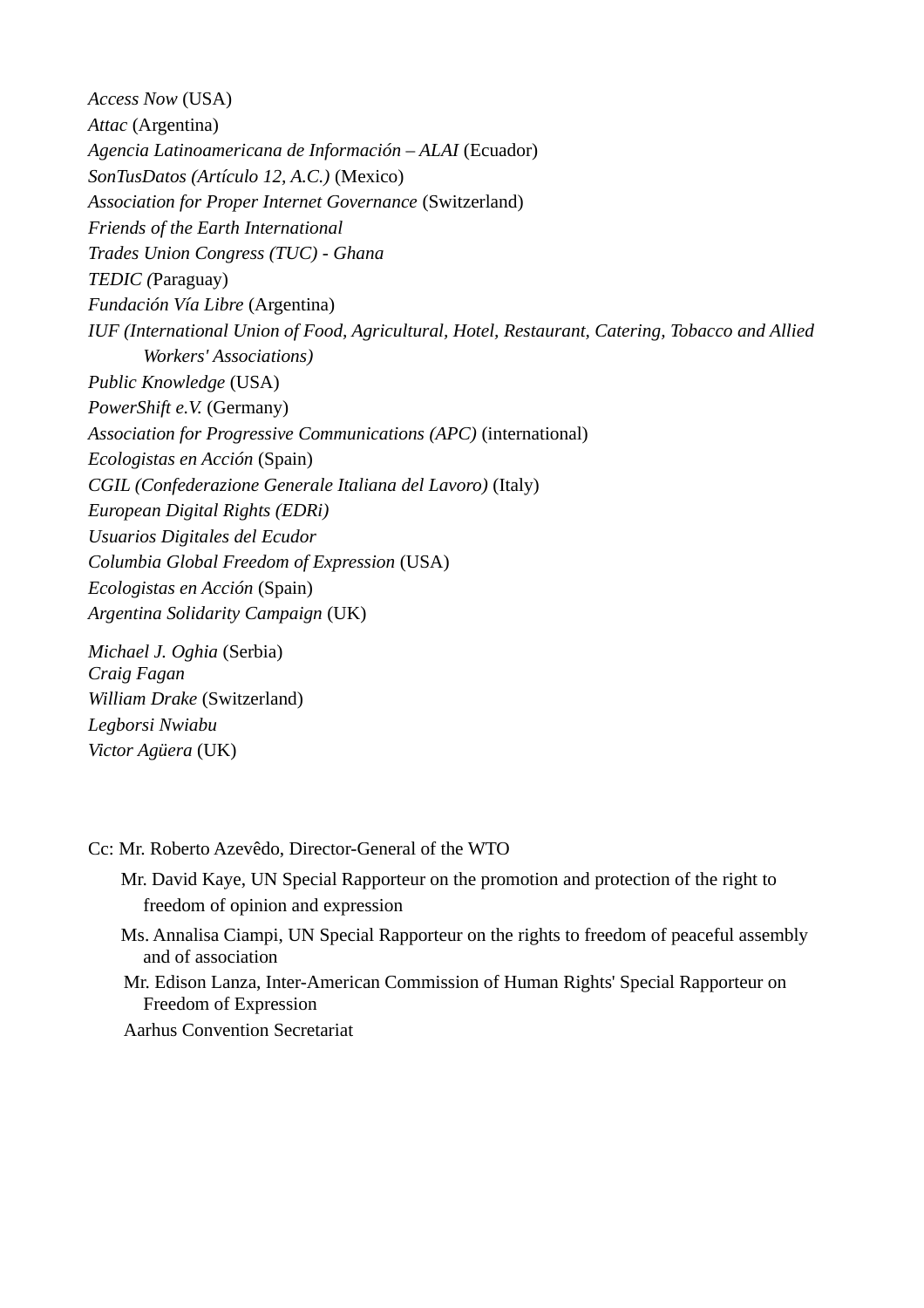# **Statement by Sally Burch**

I have participated in many UN meetings over the years, either as a journalist or communication rights activist, always with a constructive perspective. I have never expressed disruptive attitudes, much less advocated violence. Therefore, the only explanation I can find for my deportation from Argentina is that the government finds my opinions and analysis "disruptive" (to use the term employed by a member of the foreign ministry) of its neoliberal and pro-corporate agenda. Some of these ideas might include:

- That issues of grave importance for humanity, with implications for human rights, development, freedom of expression or the environment, should not be decided behind closed doors, between big governments and big corporations, with no participation of civil society nor democratic process, such as often occurs in the WTO.

- That the proposals tabled for e-commerce negotiations in the WTO serve the interests of the big transnational internet corporations, and not those of the people or of developing countries.

- That proposals for "free flow of data" mean that everyone's personal data become a commodity for the big corporations to exploit, with no personal benefit and no privacy rights.

- That the present model of the Internet and artificial intelligence, concentrated in the hands of big corporations, runs contrary to the public interest and presents serious threats to democracy. The ecommerce negotiations, as presented, would tend to strengthen this model.

In any case, if it is true that this is the reason, it would be a very serious matter to exclude participation on the basis of opinions, and all the more serious for the WTO if they admit that.

Sally Burch, December 10, 2017